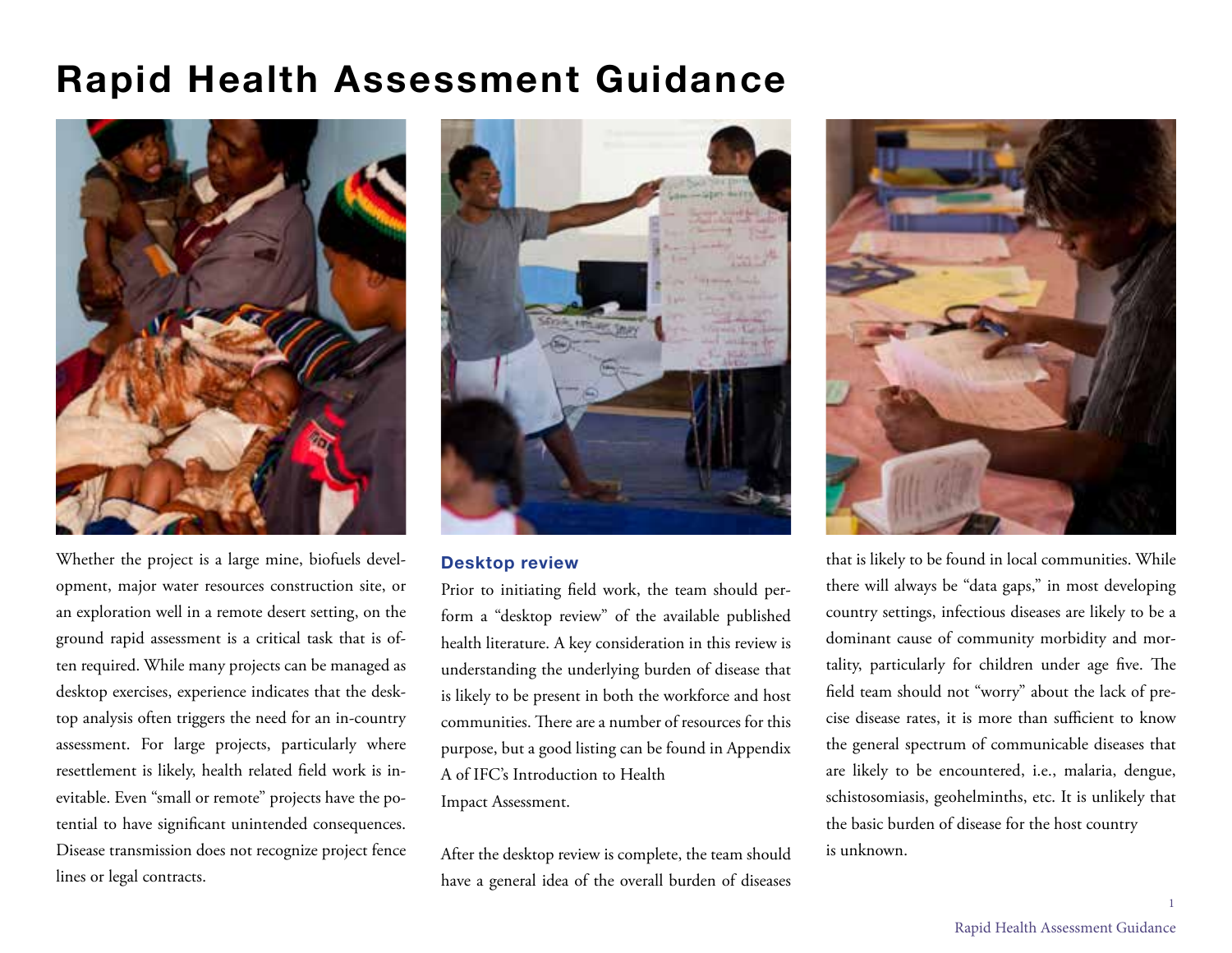## **Understand the Goals and Objectives of the Project**

Understand the current project and think about the future of the project when preparing the assessment as it may raise questions that inform the future direction and design. Once a basic understanding of the project is established, more in-depth planning for the health assessment can commence.

The following checklist will help to organize initial planning and highlight particular questions to consider as part of the rapid health assessment and to organize the priority areas and materials by EHA issue.

| Issue                                                   | Key materials to reference                                  | <b>EHA</b> Impacted |
|---------------------------------------------------------|-------------------------------------------------------------|---------------------|
| Current and potential locations                         | Descriptive and technical material including area maps      |                     |
| The current physical layout of existing facilities      | Project design plans                                        |                     |
| How it currently operates and anticipated changes       | Operations plans and schedules                              |                     |
| Important potential exposures to the community from     | Routes of exposures include food, air, water, soil, chemi-  |                     |
| physical, biological and chemical substances (what, how | cal products, wastes and medications                        |                     |
| much, how often)                                        |                                                             |                     |
| Workforce size                                          | Number of staff per project development phase, includ-      |                     |
|                                                         | ing expatriates and local nationals                         |                     |
| Workforce countries of origin                           | Include locations within the country where workers will     |                     |
|                                                         | be obtained                                                 |                     |
| Workforce housing                                       | Maps; facility housing design drawings; compound/com-       |                     |
|                                                         | munity layout                                               |                     |
| Adjacent Communities or accommodation camps -           | Maps                                                        |                     |
| identify those that are downstream and downwind         |                                                             |                     |
| Transportation corridor(s)                              | Maps of transportation corridors, truck trips and crew      |                     |
|                                                         | sizes per day during construction and after construction;   |                     |
|                                                         | construction schedule                                       |                     |
| Development timing                                      | Project schedule                                            |                     |
| Funding                                                 | Key multi-laterals, e.g., IFC, local financial institutions |                     |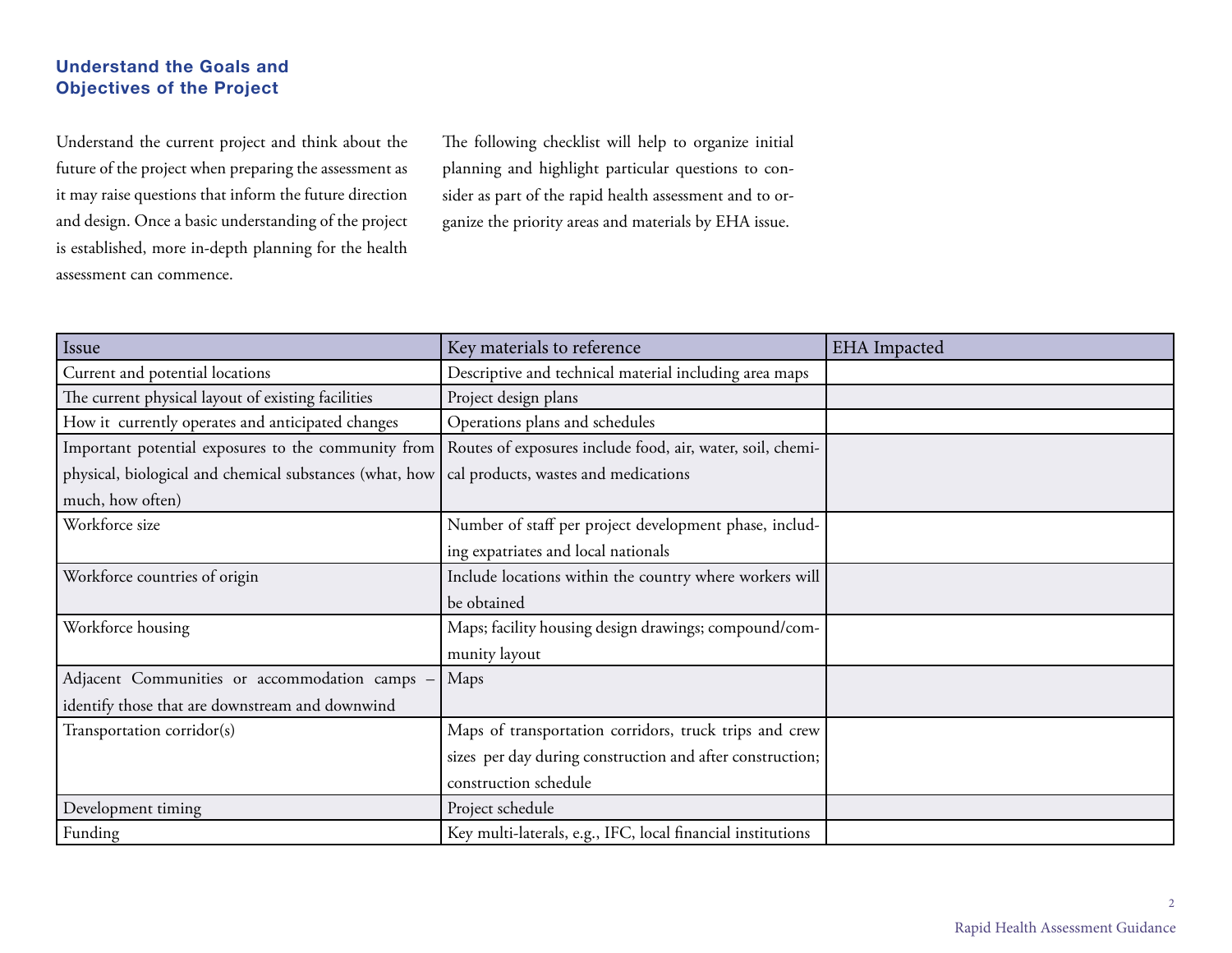## **Organize health issues using the Health Environmental Health Area (EHA) Framework**

Using the IFC environmental health areas framework (see Table 1 below) is extremely useful in helping to organize the information that is developed in the desktop exercise and in preparation of a plan of action that addresses all areas of potential risk. It is essential

to understand (i) the underlying goals and objectives of the existing project, (ii) the manner and method of how the project organizes its daily work practices, and (iii) the existing patterns of interface between the project and local communities.

| Environmental Health Areas (EHAs) Framework                                                  | Potential Impacts                                                                                                                                                                                                                                                         | Corresponding Health Module |
|----------------------------------------------------------------------------------------------|---------------------------------------------------------------------------------------------------------------------------------------------------------------------------------------------------------------------------------------------------------------------------|-----------------------------|
| Housing and Respiratory Issues                                                               | Acute respiratory infections (bacterial and viral), pneumonia, and tu-<br>berculosis; respiratory effects from housing, overcrowding, and hous-<br>ing inflation                                                                                                          |                             |
| Vector-Related Diseases                                                                      | Malaria, trypanosomiasis, onchocerciasis, lymphatic filariasis, dengue<br>and ectoparasites (fleas, ticks, lice), etc.                                                                                                                                                    |                             |
| Sexually Transmitted Infections                                                              | HIV/AIDS, syphilis, gonorrhea, chlamydia, hepatitis B                                                                                                                                                                                                                     |                             |
| Soil- and Water-Borne Diseases                                                               | Geohelminths, (giardia, hook and pin worms, etc.)                                                                                                                                                                                                                         |                             |
| Food and Nutrition Related Issues                                                            | Changes in subsistence practices; stunting, wasting, anemia, micro-<br>nutrient diseases (including folate, Vitamin A, iron, iodine), gastroen-<br>teritis (bacterial and viral); food inflation                                                                          |                             |
| Accidents/Injuries                                                                           | Road traffic-related accidents; spills and releases; construction (home<br>and project related) accidents; drowning                                                                                                                                                       |                             |
| Exposure to Potentially Hazardous Materials                                                  | Road dust; air pollution (indoor and outdoor related to industrial ac-<br>tivity, vehicles, cooking, heating or other forms of combustion/incin-<br>eration); landfill refuse or incineration ash; any other project-related<br>solvents, paints, oils or cleaning agents |                             |
| Social Determinants of Health (SDH)                                                          | Psychosocial effects; resettlement/relocation; violence; security con-<br>cerns; substance misuse (drugs, alcohol, smoking); depression and<br>changes to social cohesion                                                                                                 |                             |
| Cultural Health Practices                                                                    | Changing role of traditional medical providers; loss of indigenous<br>medicines and unique cultural health practices                                                                                                                                                      |                             |
| Health Services Infrastructure and Capacity including<br>Program Management Delivery Systems | Excess strain on physical infrastructure; inadequate staffing levels and<br>competencies, or technical capabilities of health care facilities                                                                                                                             |                             |
|                                                                                              | Coordination and alignment of the project to existing national and<br>provincial level health programs, (e.g. TB, HIV.AIDS), and future de-<br>velopment plans                                                                                                            |                             |
| Non-Communicable Diseases                                                                    | Hypertension, diabetes, stroke, and cardiovascular disorders                                                                                                                                                                                                              |                             |
| Veterinary Medicine/Zoonotic Issues                                                          | Potential disease distributions secondary to changes in animal migra-<br>tion patterns due to project-related activities or infrastructure                                                                                                                                |                             |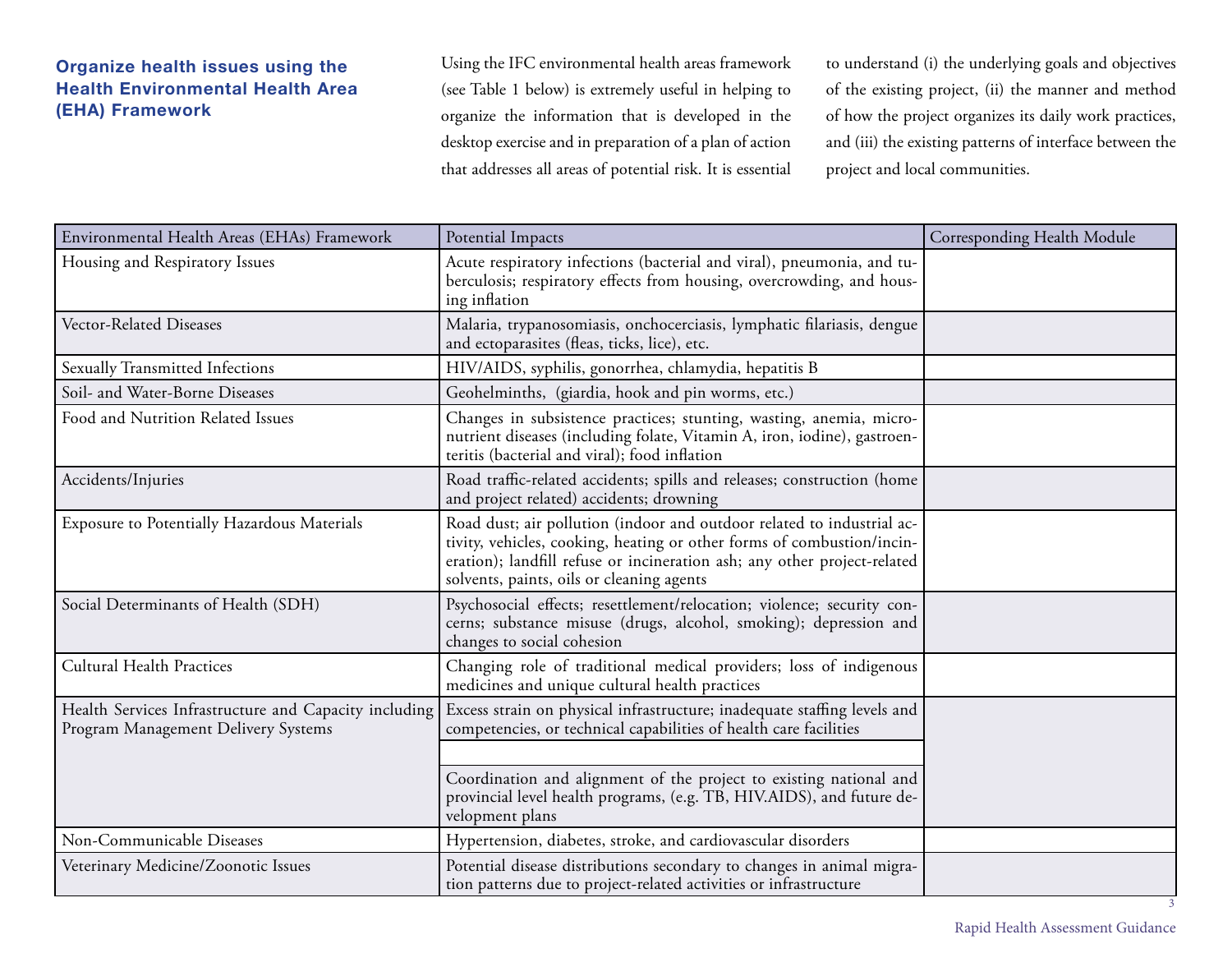| Task                                                            | Considerations                                                                                                                   |  |
|-----------------------------------------------------------------|----------------------------------------------------------------------------------------------------------------------------------|--|
| Perform a desktop analysis of existing<br>published information | • Consult available published health literature to understand underlying burden of disease                                       |  |
| Understand the goals and objectives of the current<br>project   | • In order to develop an appropriate plan for the assessment predicated on the dynamics of the project                           |  |
| Organize EHA materials by specific health area                  | • Prioritize and focus on issues relevant for the workforce and for the targeted communities as their issues may<br>be different |  |
|                                                                 | Plan and implement a health needs assessment (HNA) for the workforce and one for community                                       |  |
| Define the geographic context of the assessment                 | Initially define a list of potentially affected communities<br>$\bullet$                                                         |  |
|                                                                 | • A definitive and all inclusive set of communities does not have to be defined at this stage of the field work                  |  |
|                                                                 | • There does need to be an initial overview of the geographical locations of the communities that are going to be                |  |
|                                                                 | evaluated at this stage in the process.                                                                                          |  |
| Think about community participation                             | • For greenfield projects:                                                                                                       |  |
|                                                                 | • Develop a stakeholder management plan                                                                                          |  |
|                                                                 | • The proposed project may never develop. A large number of exploration efforts occur; however, relatively few,                  |  |
|                                                                 | particularly for mining, actually develop into an operating mine.                                                                |  |
|                                                                 | • Expectations are always raised regardless of the level of disclaimers that are offered. The presence of the project,           |  |
|                                                                 | even if at a small exploration stage, raises community expectations. This is absolutely true of local communi-                   |  |
|                                                                 | ties that are in remote rural settings that are underserved by the host government.                                              |  |
|                                                                 | • When conducting an appraisal, the team needs to engage the community in order to obtain accurate and                           |  |
|                                                                 | meaningful information. Yet the team navigates a difficult course between responsible but limited engagement                     |  |
|                                                                 | and the bitter aftertaste that lingers if communities feel they have been unfairly exploited.                                    |  |
|                                                                 | • For existing projects:                                                                                                         |  |
|                                                                 | • Existing methods and patterns used by the project for community engagement must be understood by the                           |  |
|                                                                 | health appraisal team and their work should take place with this framework.                                                      |  |
|                                                                 | • The most useful health information can be best obtained by a participatory process that treats the community                   |  |
|                                                                 | as a partner who has an important self-interest in producing an appropriate work product.                                        |  |